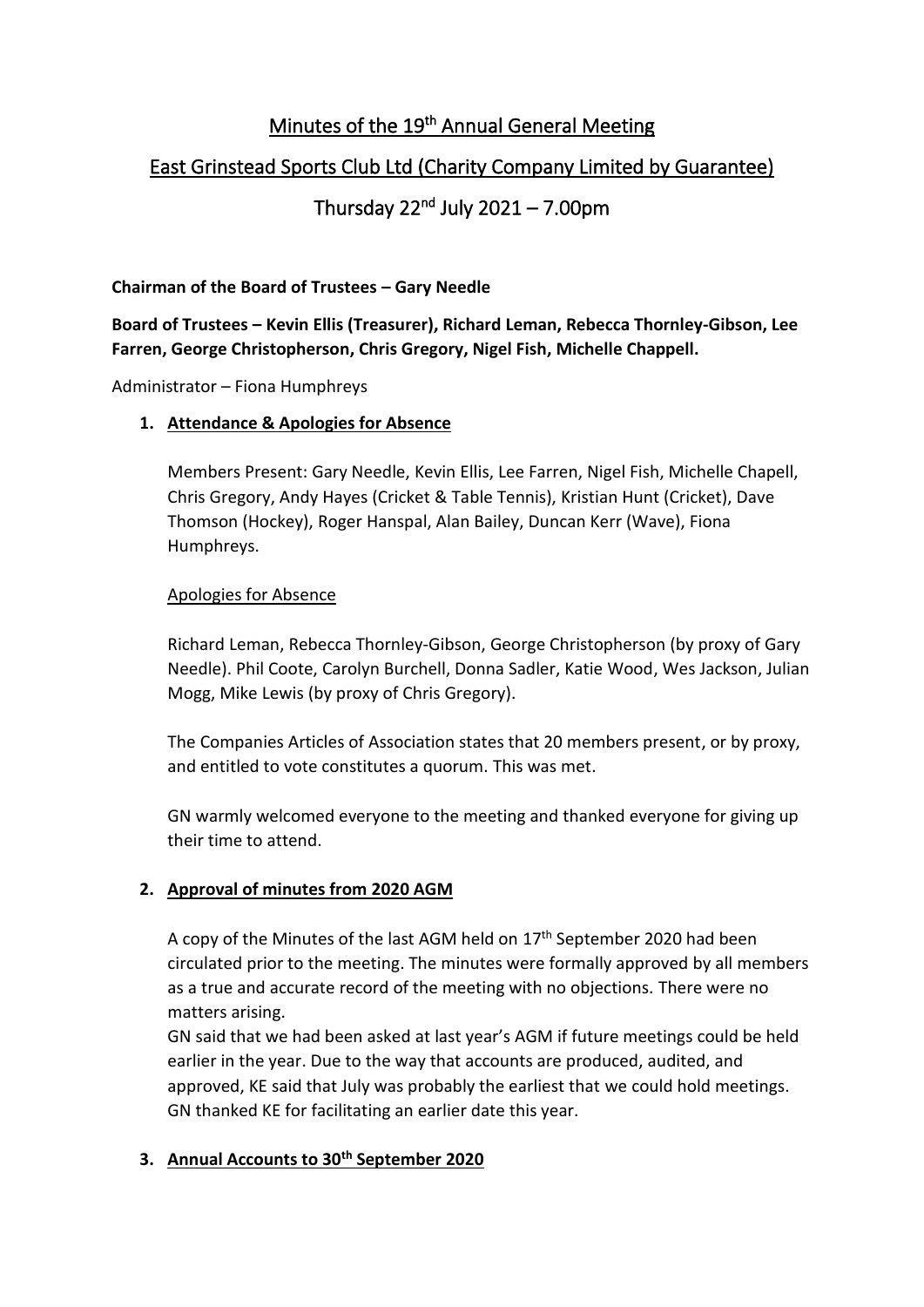GN said that the last 18 months had been a period like no other before. The Annual Accounts included a long period of closure due to the pandemic. However, he said that key actions had been taken – to maintain facilities, to apply for grant funding, and to facilitate the safe reintroduction of sports.

The MSDC grant for £97k, awarded in 2018, had been spent wisely and all projects were completed just before the pandemic hit. Areas improved include - gym changing rooms, reception area, gym equipment, LED lighting around the building, café/bar area, car park, children's area, and CCTV. There was significant investment in the club when the Hockey Club floodlights were replaced in December 2019. The benefit will be reduced utility bills and maintenance costs in the future.

GN said that one unexpected outcome of the pandemic had been the improvement of communications between the affiliated clubs through regular operational zoom meetings. He said that critical decisions were made in collaboration and offered thanks to Duncan and the Wave team, the Chairs and members of the affiliated clubs and the Trustees of EGSC for their diligence over the last 18 months. He said that the Charity had managed to stay afloat, mitigating losses with grants.

GN said that the Charity had been successful in obtaining planning permission to enable football to be played on Dave's Field. Although the Neighbours' Group were largely opposed to the decision, they were consulted with properly, and the aim was to foster good relationship with neighbours going forward.

GN said that it was brilliant to see so many sports being played at the club again and thanked everyone for their efforts to get us to this point.

KE said that all in all the financial state of the club was better than could have been expected. Net assets fell by just over £37k over financial year to 30 September 2020. Total income was £219k of which £106k was grant funding for restricted expenditure, £49k was donations, and £52k was rental income and affiliation fees.

Wave paid rent until June 2020, at which point we stopped issuing invoices. The Charity has just started collecting rent again. The suspension of rent will impact upon this year's accounts.

KE said that £256k had been spent during the year to 30 September 2020, mainly on work under the MSDC grant and the hockey lights, with a £28k depreciation charge. Ongoing insurance payments amounted to around £11k and there had been some leaks in the roof to mend.

The sinking funds collectively amount to £64k, substantially less than the year before but this was due to the Hockey sinking fund being reduced by the LED light project. KE said that it is important for the sinking funds to be built back up over the next 5 years. At some point the 3G pitch will need to be replaced at a cost circa £200k.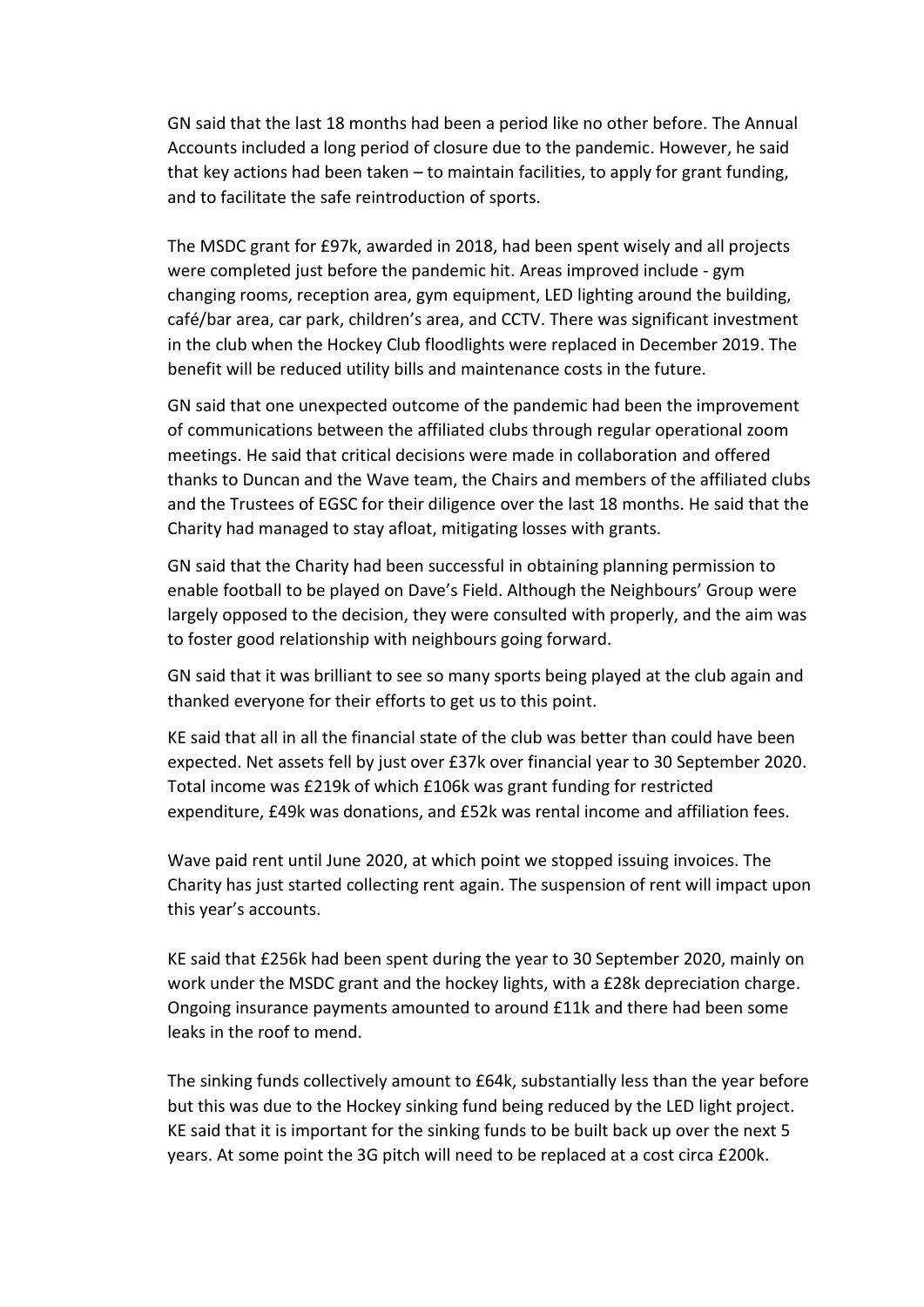Andy Hayes asked what the Charity owed in loans, as it might be necessary to take out a large loan in the future for a project like the 3G pitch. KE said that all loans were due to be paid back last year. In 2017, Dave Brown agreed to defer his loan to the Charity. £50k is still owed but monies are sitting in reserves should the loan be called in.

There were no questions from the floor and the accounts were adopted unanimously.

GN thanked KE and the Finance Committee for their work through the last year. KE said that unless there were objections, RPD would be appointed again to audit this year's accounts.

#### **4. Election of Committee members**

GN said that due to rotation rules, it was necessary for Rebecca Thornley-Gibson, Richard Leman and Kevin Ellis to stand down, but that they were all happy to stand again for election. All three Trustees were reappointed unanimously.

GN said that new Trustees were welcomed and that it would be advantageous if there could be more diversity on the Board.

GN said that KE would be standing down as trustees and treasurer at the next AGM, after 12 years in the role. GN intends to step down as Chair next year, but is likely to be available for re-election as a Trustee. He said that there is, therefore, the need for a succession plan. GN is likely to be available for re-election

#### **5. Current Business**

GN thanked Duncan Kerr, Gavin Lisle and the Wave team for doing a sterling job in very difficult circumstances this year. GN invited Duncan to share his thoughts.

DK said that the pandemic had caused horrendous problems for his organisation. Each lockdown had been difficult to handle due to the changing nature of restrictions. Although Wave are looking forward to the further easing of distancing measures, the next phase would be challenging as it was very difficult to recruit experienced staff and there was significant threat due to staff needing to self-isolate. DK said that they were aiming to open the bar each night and to operate a full staff rota. He asked or patience from club members during the next phase.

All present thanked DK and the Wave team for the hard work and flexibility in a very challenging working environment.